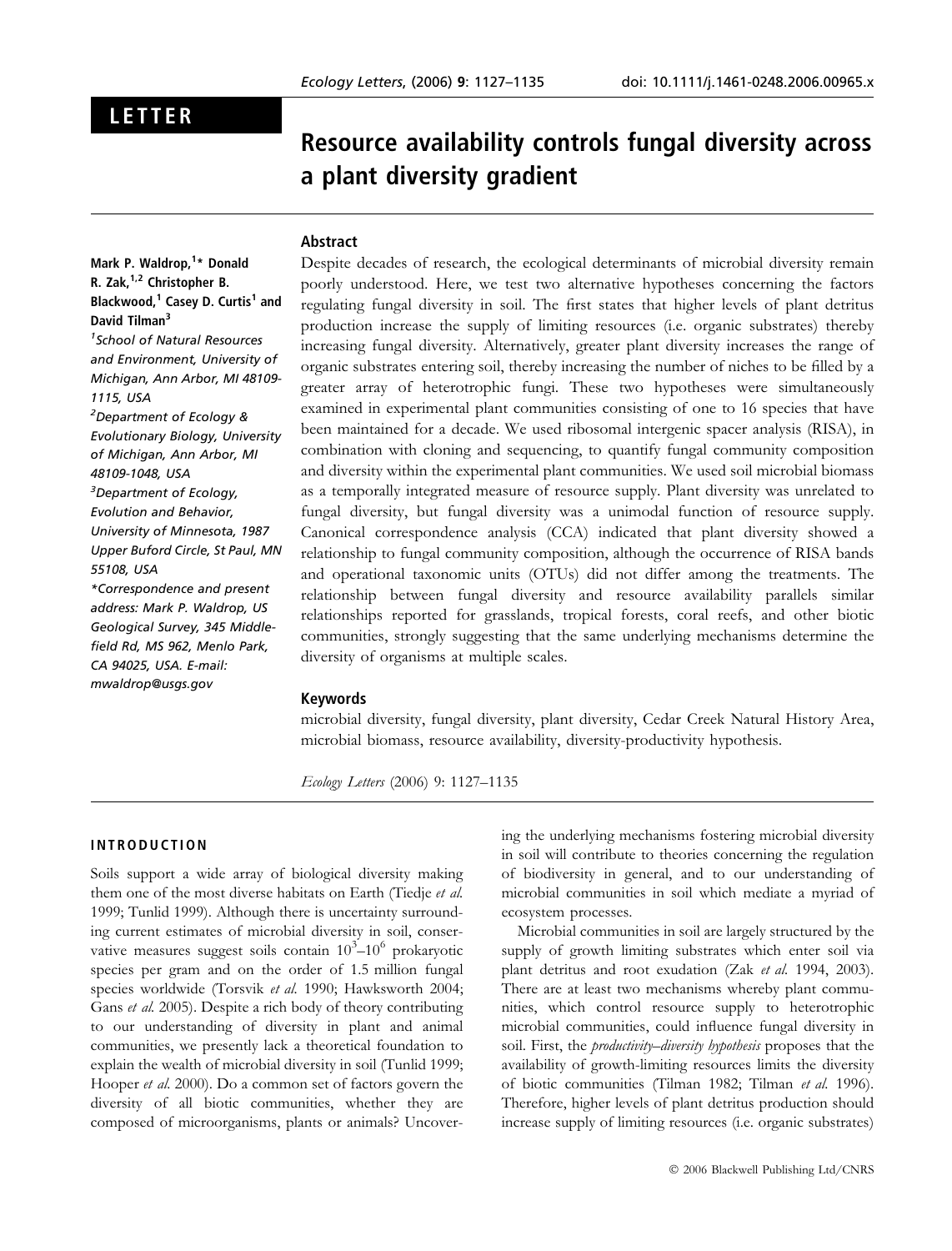thereby increasing the size of the microbial community with concomitant increases in diversity (Kennedy & Smith 1995; Hooper et al. 2000; Maclean et al. 2005). Studies utilizing molecular techniques find that bacterial diversity in aquatic ecosystems is related to resource availability, although the form of the relationship is complex (Kassen et al. 2000; Horner-Devine et al. 2003; Maclean et al. 2005). Our understanding of how resource availability influences microbial diversity in soil is limited, with one observation suggesting that bacterial diversity was positively related to resource availability in a comparison of soils under organic (high resource availability) and conventional (low resource availability) agricultural management (Ovreas & Torsvik 1998). To our knowledge, the relationship between diversity of fungal communities and resource availability remains unexplored.

As an alternative to the aforementioned hypothesis, the plant diversity hypothesis proposes that greater plant diversity increases the range of organic substrates entering soil thus creating niche space to be filled by a greater array of heterotrophic microorganisms (Lodge 1997; Hooper et al. 2000; Brodie et al. 2003). Greater plant diversity also could exert a positive influence on fungal diversity by increasing microclimate variability and habitat complexity (e.g. soil pore space, root architecture; Hooper et al. 2000). Nevertheless, studies examining the linkages between plant diversity and microbial diversity have not yielded a consistent viewpoint (Broughton & Gross 2000; Hooper et al. 2000; Kowalchuk et al. 2002; Brodie et al. 2003; Carney et al. 2004). In part, this situation has resulted from the use of natural plant diversity gradients which contain many factors that co-vary with plant diversity (Broughton & Gross 2000; Brodie et al. 2003; Carney et al. 2004). Moreover, many other factors unrelated to plants, but inherent to soil (climate, parent material, slope), may influence fungal diversity and they are not easily controlled.

Here, we use molecular techniques to test these two alternative mechanisms using the soil fungal community because it plays a major functional role within ecosystem carbon and nutrient cycling. Additionally, we have focused on soil fungi because fungal abundance has been observed to increase with greater plant diversity (Zak et al. 2003). Our investigation of fungal diversity was carried out at the Cedar Creek Natural History Area (CCNHA), in which experimental plant diversity treatments containing one to 16 grassland–savanna species have been maintained for a decade (Tilman et al. 2001). The common garden design of the experiment allows for examination of direct relationships between plant and fungal diversity while minimizing potential covarying factors. Plant diversity, plant productivity, and microbial biomass are positively related in this experiment, wherein greater plant species richness leads to increased plant productivity, detritus production and microbial biomass (Zak et al. 2003). Therefore, we used microbial biomass as an integrated measure of resource availability over the course of this decade-long experiment. This experimental approach enabled us to discern whether: (1) soil fungal diversity was directly related to plant diversity; or (2) fungal diversity responded directly to greater resource availability. We also explored whether plant diversity and/or resource availability affected fungal community composition.

## METHODS

#### Location

The CCNHA is located  $c$ . 50 km north of Minneapolis, MN, USA. It is a 2200 ha experimental ecological reserve containing oak savannas, prairies, hardwood forests, pine forests, ash and cedar swamps, acid bogs, marshes and sedge meadows. The soils of Cedar Creek are formed from a glacial outwash sandplain. Cedar Creek has a continental climate with hot summers, cold winters and precipitation is 66 cm year<sup>-1</sup> which occurs throughout the year.

## Field experiments

#### Field site description

The CCNHA biodiversity experiment was created in 1993 from an abandoned agricultural field. To prepare the plots, the old field was burned and treated with herbicide to kill the remaining plants. A portion of the mineral surface soil was removed (0 to  $\epsilon$ . 8 cm) to minimize the seed bank, and the site was then ploughed and harrowed. In spring of 1994, 342 plots (9 m  $\times$  9 m) containing 1, 2, 4, 8 or 16 grassland– savanna species were established by separate random draws from a pool of 18 species consisting of C4 and C3 grasses, legumes, forbs and trees. Each plot was planted with a total of 10 g seed m<sup>-2</sup> in 1994 and 5 g seed m<sup>-2</sup> in 1995; equal masses of each species composed a specific treatment. Species used in this experiment included Andropogon gerardi, Agropyron smithii, Amorpha canescens, Astragalus canadensis, Buchloe dactyloides, Elymus canadensis, Koeleria cristata, Lespedeza capatata, Lupinus perennis, Panicum virgatum, Schizachyrium scoparium, Poa pratensis, Sorghastum nutans, Petalosetmum purpureum, Sporobolus cryptandrus, Monarda fistulosa, Quercus ellipsoidalis and Q. macrocarpa. Plant diversity treatments are maintained by frequent hand weeding and soil disruption was kept to a minimum.

In October 2003, soil was collected in 116 of the 342 total plots to a depth of 20 cm using a 2.5 cm diameter corer. The 116 plots consisted of 39 one-species plots, 24 twospecies plots, 12 four- and eight-species plots, and 29 16-species plots. All soil sampling occurred in 1 day. Six soil cores were collected at predetermined locations in each plot. Soil from each plot was combined in a plastic bucket,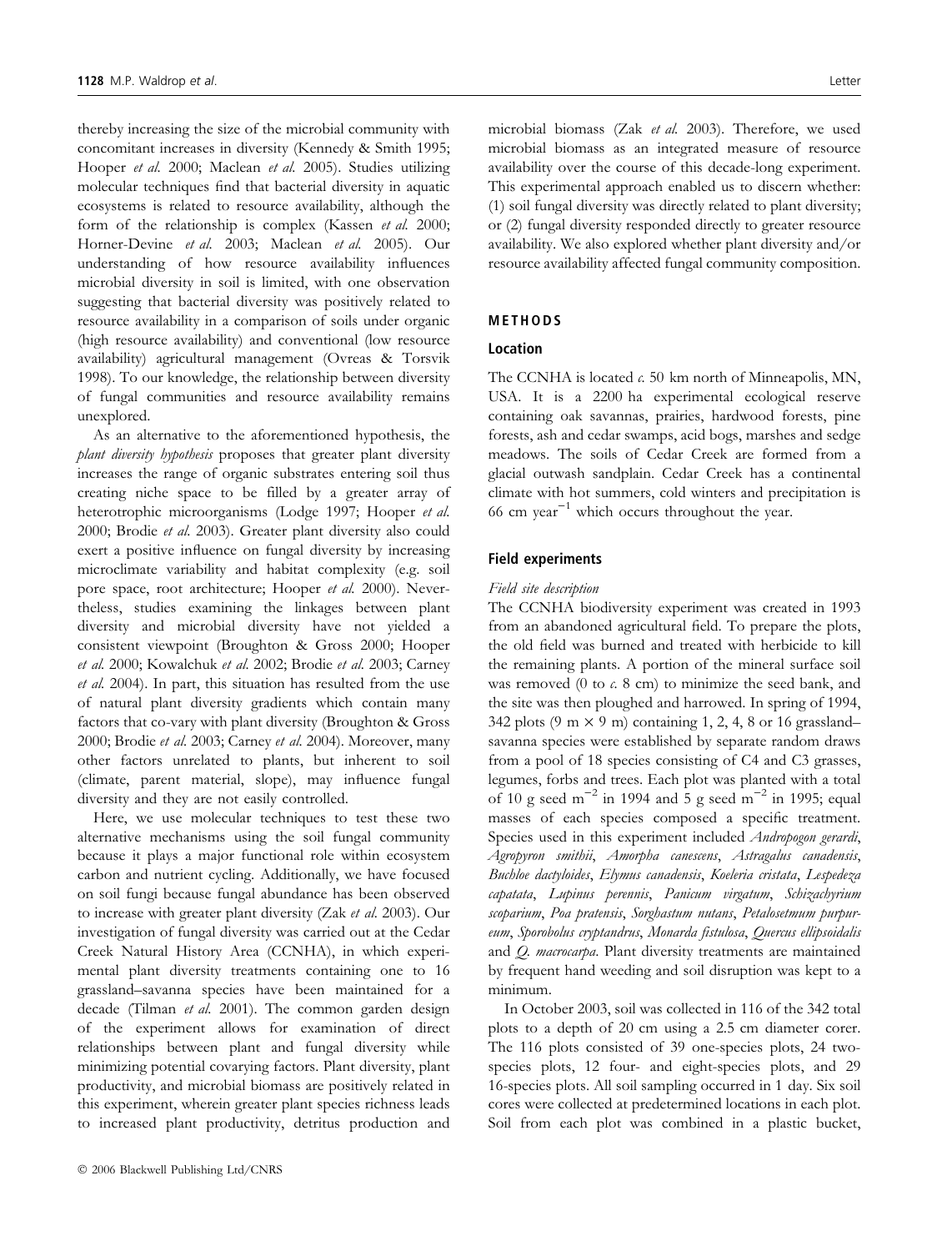homogenized by hand, and a subsample was placed in a plastic bag. The remaining soil was returned to the holes in the plot, and the subsamples were placed in a cooler with dry ice. The cooler was transported to the University of Michigan and stored at  $-80$  °C within 24 h of field collection.

## Microbial biomass

We quantified viable microbial biomass in this experiment using the phospholipid fatty acid (PLFA) technique (sensu Zak et al. 2003), a technique that includes both bacterial and fungal biomass. The quantity of total PLFAs  $( $20:0$ )$  is directly proportional to microbial biomass (Zelles et al. 1995). Freeze-dried soil from each plot was extracted with a single-phase, phosphate-buffered  $CHCl<sub>3</sub>-CH<sub>3</sub>OH$  solvent. The extracted lipids were then separated into functional classes using silicic acid column chromatography. The polar lipid fraction was transesterified into fatty acid methyl esters (FAMEs) using a mild-alkaline system containing methanol. The resulting FAMEs were separated and identified using an Agilent 6890 GC interfaced to an Agilent 5973 mass selective detector (Agilent, Schaumburg, IL, USA). We used both internal and external PLFA standards to control for recovery and loss.

## Molecular analyses

We did not extract DNA from all 116 plots; we excluded 12 one-species plots, two two-species plots, and four 16-species plots. We extracted DNA from the remaining 98 plots using the Ultraclean Soil DNA extraction kit (Mo Bio Laboratories Inc., Carlsbad, CA, USA). DNA was visualized on a 1% agarose gel and quantified with Picogreen (Stratagene, La Jolla, CA, USA). DNA was diluted to  $6.0$  ng  $\mu L^{-1}$ , and PCR amplified using the forward primer ITS-1F (5¢-CTT GGT CAT TTA GAG GAA GTA  $A-3'$  and the reverse primer ITS-4 (5'-TCC) TCC GCT TAT TGA TAT GC-3'). These primers are specific to the fungal internal transcribed spacer (ITS) region of genomic DNA (White et al. 1990). We used the Expand High Fidelity PCR system as our reagents (Roche Applied Science, Indianapolis, IN, USA). The PCR program was 30 cycles with 94  $^{\circ}$ C (1 min) melting, 55  $^{\circ}$ C (30 s) annealing, and  $72 \text{ °C}$  (1 min) extension temperatures, with a final 5 min extension step  $(72 \text{ °C})$ . We attempted to minimize PCR bias by ensuring that we had the same DNA concentrations and the same PCR conditions for all samples. We also confirmed that PCR product was equally strong and specific (no background smear or dimers) prior to RISA and cloning. Although we controlled for soil DNA concentrations, environmental samples contain different bacterial to fungal to plant to animal DNA ratios, making it difficult to accurately control for microbial DNA concentrations. We used 99% similarity in our clustering of Operational Taxonomic Units (OTUs, see below), which should reduce PCR artefacts associated with polymerase mistakes (Acinas et al. 2005).

Ribosomal intergenic spacer analysis (RISA) was performed on the 98 samples by measuring the length heterogeneity of the ITS region on polyacrylamide gels. PCR products (5 µL) were run on a 5% polyacrylamide gel for 18 h at 50 V (DCODE gel system, Bio-Rad, Hercules, CA, USA); 100 bp ladders were run as size standards. Following the run, the polyacrylamide gel was separated from the glass plate and stained with ethidium bromide (20 min), rinsed with water (20 min), transferred to a UV light table, and digitally photographed. Size standards in each gel were used to calculate sizes of ITS regions using Labworks Image Acquisition and Analysis Software (UVP Inc., Upland, CA, USA).

The presence/absence matrix of ITS banding patterns among plots was analysed by distance-based redundancy analysis (Legendre & Anderson 1999), with one minus the Jaccard coefficient of similarity used to define distance between profiles. Distance calculation and principal coordinates analysis were performed in Proc IML in SAS, and redundancy analysis was performed in Canoco 4.0 (Microcomputer Power, Ithaca, NY, USA). The hypotheses that ITS banding patterns were affected by plant diversity treatment or total PLFA abundance were tested by 9999 random permutations of sample identity. Total numbers of bands were compared among the plant diversity treatments using a one-way ANOVA. We also used regression analysis to determine if ITS band richness was explained by microbial biomass.

We used cloning and sequencing on a subset of samples to obtain a detailed assessment of fungal diversity. We randomly chose five replicates from each of the 1, 4, 8 and 16 plant species treatments for cloning and sequencing; however, nine were removed from fungal diversity statistical analysis because they did not meet our lower bound for adequate sampling effort (viz. number of clones, see below). In our final analysis, we had five one-species plots: three contained legumes (A. canescens, Petalostemum purpureum and L. perennis), one contained a forb (Liatris aspera), and one contained a woody species (Q. ellipsoidalis). We had two fourspecies plots: one four-species plot included a legume, a C3 grass, a woody species, and a C4 grass; the other plot with four plant species contained C3 and C4 grasses and two forbs. We had one eight-species plot and three 16-species plots that included all five plant functional groups (C3 and C4 grasses, legumes, forbs and woody species, Table 1).

In 2002 and 2004, total carbon and nitrogen in soil (0–20 cm) were measured in each plot using a CE Elantech NC 1500 (CE Elantech, Lakewood, NJ, USA; Table 1). The average C and N content of years 2002 and 2004 is reported in Table 1 (mean  $\pm$  1 SD,  $n = 2$ ). Above and belowground plant biomass was determined in 2003 using destructive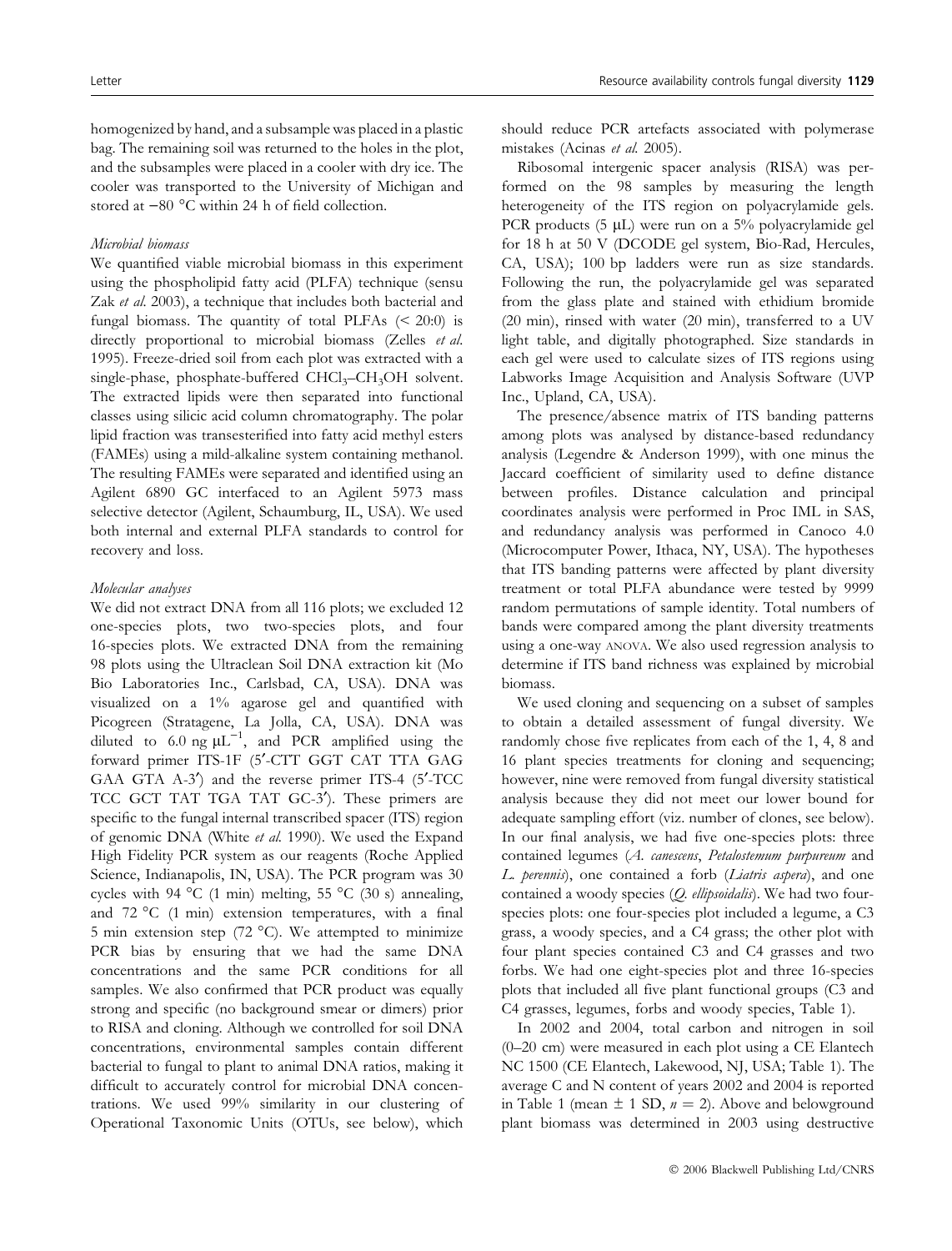| Plot<br>number* | Plant species<br>richness | Functional group                              | Aboveground<br>biomass (g m <sup><math>^{-2}</math></sup> ) | Root biomass<br>$(g \; m^{-2})$ | $C(g kg^{-1})$  | $N(g kg^{-1})$  |
|-----------------|---------------------------|-----------------------------------------------|-------------------------------------------------------------|---------------------------------|-----------------|-----------------|
|                 |                           |                                               |                                                             |                                 |                 |                 |
| 265             |                           | Legume                                        | 255                                                         | 772                             | $7.58 \pm 1.51$ | $0.68 \pm 0.13$ |
| 137             |                           | Legume                                        | 622                                                         | 437                             | 5.35 $\pm$ 0.25 | $0.49 \pm 0.02$ |
| 151             |                           | Woody                                         | 215                                                         | 660                             | $4.40 \pm 2.16$ | $0.37 \pm 0.13$ |
| 167             |                           | Forb                                          | 205                                                         | 314                             | $6.35 \pm 4.24$ | $0.54 \pm 0.32$ |
| 205             |                           | Legume                                        | 159                                                         | 502                             | $6.77 \pm 2.35$ | $0.60 \pm 0.25$ |
| 53              | 4                         | C3, C4, legume, woody                         | 151                                                         | 824                             | $5.53 \pm 2.28$ | $0.45 \pm 0.17$ |
| 138             | 4                         | $C3.$ forb                                    | 232                                                         | 535                             | $7.21 \pm 2.84$ | $0.62 \pm 0.23$ |
| 115             | 8                         | C <sub>3</sub> , C <sub>4</sub> , forb, woody | 79                                                          | 739                             | $5.94 \pm 1.07$ | $0.50 \pm 0.06$ |
| 9               | 16                        | C3, C4, forb, legume, woody                   | 323                                                         | 1315                            | $3.94 \pm 0.70$ | $0.33 \pm 0.00$ |
| -68             | 16                        | C3, C4, forb, legume, woody                   | 389                                                         | 870                             | $5.15 \pm 0.75$ | $0.41 \pm 0.04$ |
| 174             | 16                        | C3, C4, forb, legume, woody                   | 408                                                         | 1156                            | $8.52 \pm 2.56$ | $0.70 \pm 0.19$ |

Table 1 Description of the plots used for fungal diversity assessment

\*Plot number is unique to the Cedar Creek Natural History Area Biodiversity experiment. See the CCNHA LTER webpage (http:// cedarcreek.umn.edu/research/exper/e120/) for more information on species.

harvest methodologies similar to that described in Zak et al. (2003) (Table 1). Here, we only report those values for the samples from cloning and sequencing analysis, because soil and plant characteristics for the entire experiment have been previously published (Zak et al. 2003).

We cloned the amplified sequences using the pGEM-T Vector system (Promega Corporation, Madison, WI, USA) following the protocol of the manufacturer. Ligation reactions were incubated overnight at  $4^{\circ}$ C, and we used the high-efficiency competent cells provided by Promega. All colonies with inserts were selected from each sample and grown overnight in LB broth. We extracted the plasmids from the colonies using the Wizard Plus SV Minipreps DNA purification system (Promega Corporation). Cloned inserts were sequenced by the DNA sequencing CORE at the University of Michigan using T7 and SP6 primers. The DNA sequences have been submitted to the GenBank database (accession numbers DQ420681–DQ421315).

Contiguous DNA sequences (500–800 bp) were created from the forward and reverse sequence data. Sequence data from all the clones were imported into the ARB software package for alignment. Distances between sequences were calculated using 276 conserved positions from the partial 18S, 5.8S, and partial 28S regions using the Jukes–Cantor correction method. ITS regions which could not be aligned were not used in our clustering algorithm. The distance matrix was exported from ARB, and the UPGMA clustering algorithm of Proc Cluster in SAS (Cary, NC, USA) was used to cluster the OTUs based on genetic distance. Clusters defined by 99% or greater similarity were extracted from this analysis using Proc Tree, and these were subsequently considered operational taxonomic units (OTUs). OTUs were further evaluated by BLAST searching in GenBank (see Tables S1–S3 in Supplementary Material). This resulted in 149 unique OTUs for the entire data set. Community analysis was performed on sequence OTU frequencies (counts) using canonical correspondence analysis (Ter Braak 1986). Plant diversity was treated as a continuous variable when analysing OTU frequencies due to the limited number of samples characterized by sequencing.

Fungal diversity was calculated by the generation of rarefaction curves with the EstimateS software package (Colwell 1994–2004) in order to correct for differences in clone library size among samples (Fig. 1). Rarefaction curves deviated from the 1:1 line and were beginning to reach an asymptote, indicating that we were approaching an adequate sampling of fungal diversity. We chose the nonparametric Incidence-based Estimator (ICE) method to estimate fungal OTU richness (Hughes & Bohannan 2004). The ICE



Figure 1 Rarefied curves of observed fungal diversity. Rarefied curves were generated using EstimateS software by averaging 50 randomizations of the observed operational taxonomic unit (OTU) accumulation curve.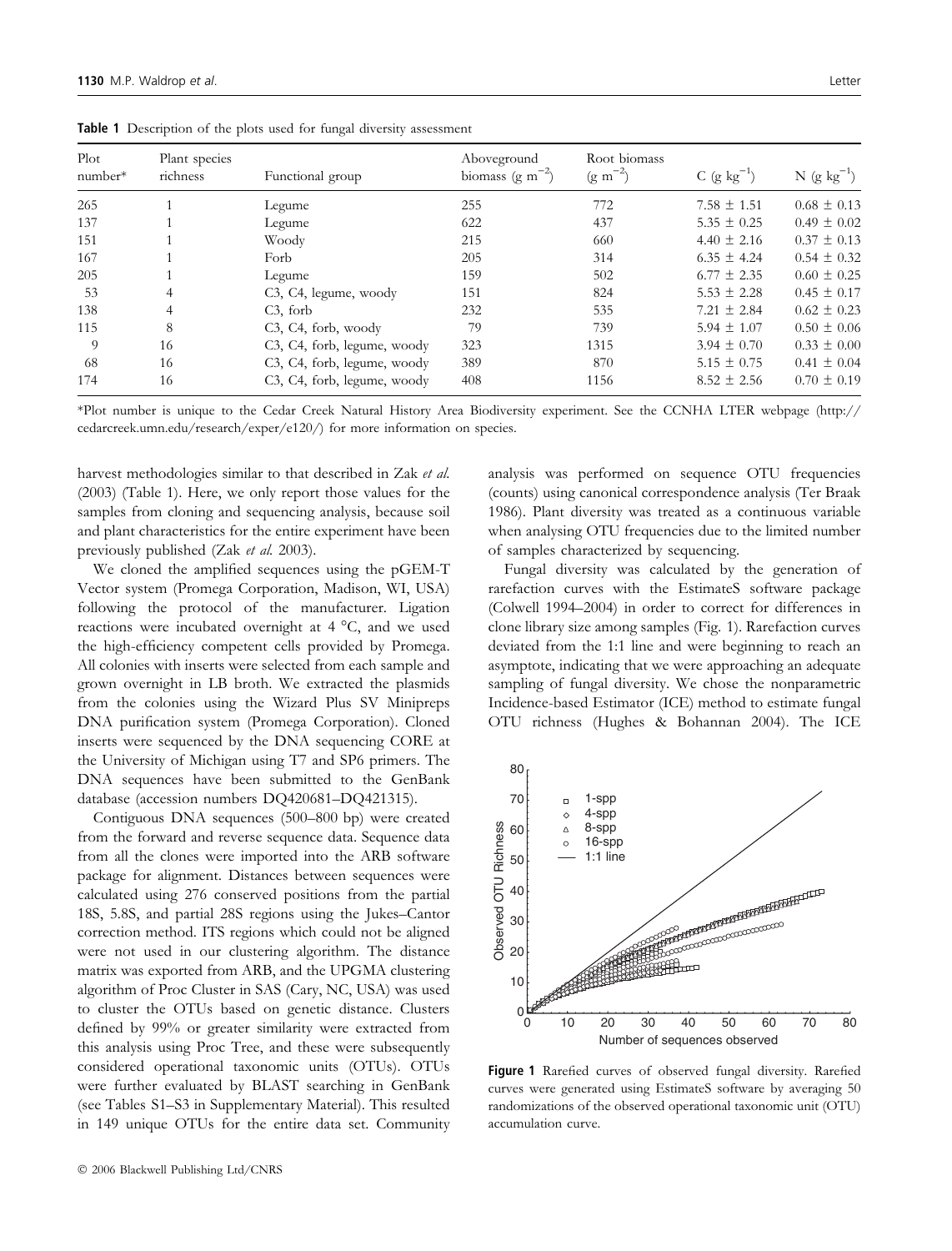estimator is based on species found in  $\leq 10$  sampling units, thus giving greater importance to the rarer species (Chazdon et al. 1998; Hughes & Bohannan 2004). Other diversity calculations from EstimateS software (e.g. Chao1, ACE and Shannon), were highly correlated with ICE  $(r > 0.73)$ . We chose a clone library size of 33 in order to obtain the greatest number of samples while still encountering the majority of the OTUs from any particular sample. Nine samples did not meet a minimum clone library size of 33 and were not used to estimate fungal diversity; these samples contained between 14 and 26 clones. To identify the phylogenetic affiliation of OTUs, we then submitted each entire sequence (ribosomal + ITS) to a BLAST search in GenBank. For a text description of the dominant OTUs, see Appendix S1 in Supplementary Material.

To test whether fungal diversity increased with plant diversity or resource availability, we used linear and nonlinear regression ( $n = 11$ ). We also compared fungal diversity among the plant diversity treatments using a oneway ANOVA (Statistica, StatSoft Inc., Tulsa, OK, USA).

## RESULTS

Plant diversity treatment significantly affected fungal ITS banding patterns ( $P = 0.001$ , Fig. 2), but each ordination axis accounted for only 1–3% of the variability in banding patterns, indicating that this effect is probably not biologically important. There was no significant effect of plant diversity on the frequency with which a band occurred in a treatment, indicating that differences in community com-



Figure 2 Ribosomal intergenic spacer analysis (RISA) of fungal communities in the plant diversity treatments. Symbols represent means  $\pm$  1 SD. Microbial community composition was affected by plant diversity ( $P = 0.001$ ), but the amount of variability explained by each axis was very low  $( \leq 3\%)$ , precluding any biologically significant effect.

position among plant diversity treatments could not be explained by any bands. There was also no significant effect of plant diversity on the number of ITS bands. ITS banding patterns and total number of bands were unrelated to microbial biomass (i.e. total PLFA;  $P > 0.05$ ). RISA data were analysed using presence/absence to avoid spurious changes in band intensity which can accumulate during PCR, however this procedure may mask minor changes in relative abundance. There was also no significant relationship between fungal community composition, based on OTU composition or the frequency of occurrence of an individual OTU, and plant diversity or microbial biomass  $(P > 0.05)$ .

Using our clone library data, soil fungal diversity was unrelated to plant diversity when either regression analysis (Fig. 3a) or ANOVA was used. The range of fungal diversity values within the one and 16 plant species treatments was as large as the range of fungal diversity observed among the plant species treatments (Fig. 3a). When we tested our second hypothesis, we determined that fungal diversity was a significant unimodal function of microbial biomass, an integrated measure of resource availability (Fig. 3b,  $R^2 =$ 0.78,  $P = 0.0003$ . This is true whether we estimated fungal diversity using ICE, ACE, Chao1 or the Shannon diversity index ( $P < 0.05$ , data not shown). Therefore microbial biomass, and not plant diversity, was a strong predictor of fungal diversity in soil. Fungal diversity could not be explained by soil C, soil N, soil C/N, or aboveground, belowground, or total plant productivity ( $P > 0.05$ , data not shown).

## **DISCUSSION**

Plant diversity can affect the composition of the soil microbial community by altering the relative abundance of both soil fungi and bacteria, primarily due to greater plant productivity which presumably affects competitive interactions (Zak et al. 2003). Although plant diversity may have such an influence, there was little change in the composition of the fungal community. This was confirmed both through RISA analysis and analysis of sequence OTUs. RISA analysis allowed us to obtain community composition data on a large number of samples, but due to the variability in banding patterns among samples, ordination techniques could only explain a very small amount  $(< 3\%)$  of variability in the data set. OTU data also indicated that there was no effect of plant diversity on fungal community composition, although our statistical power was low. For example, for the relationship between plant diversity and fungal diversity, power was 0.17, and least significant number (LSN) was 38. It is important to recognize that our approach measured the composition of active and inactive members of the fungal community. Plant diversity may still influence the members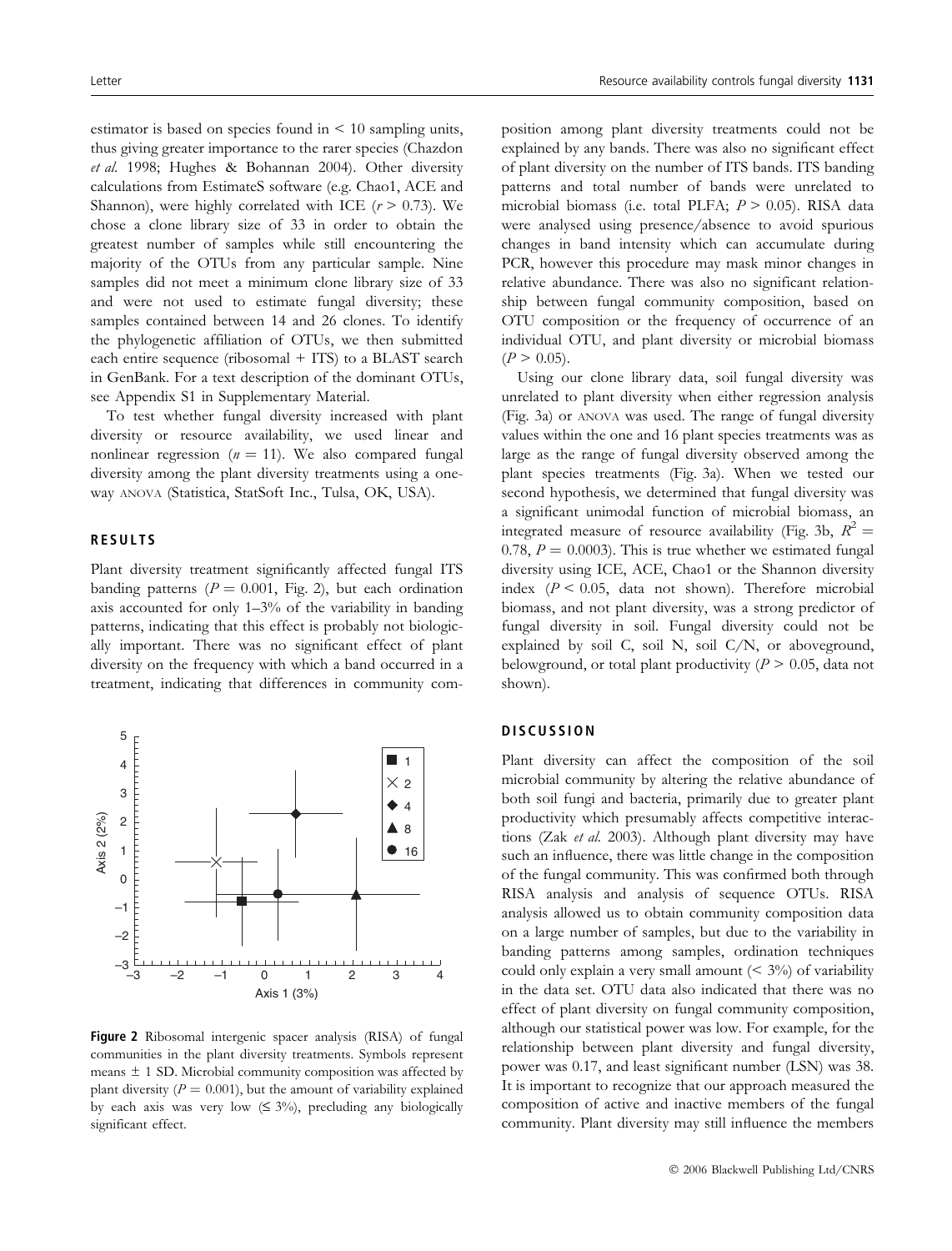

Figure 3 Plant diversity or resource control of soil fungal diversity. Fungal diversity is measured as taxonomic richness (estimated number of OTUs) based upon the incidence based estimator (ICE) from rarefaction analysis. (a) Soil fungal diversity was highly variable within any one level of plant species richness resulting in no significant relationship between plant diversity and fungal diversity ( $P = 0.30$ ). (b) Fungal diversity was unimodally related to microbial biomass which reflects a time-integrated measure of resource availability to the microbial community  $[R^2 = 0.78, P = 0.003,$  equation is: fungal diversity  $= -0.000001$  (pmol PLFA)<sup>2</sup> + 0.04 (pmol PLFA) – 290]. Different symbols represent different plant richness treatments displayed in (a).

of the fungal community that are active, which is an area of future research.

Results from our clone library demonstrate that plant diversity does not directly affect fungal diversity per se, but plant communities directly affect fungal diversity by the limits set on microbial biomass through the supply of growth-limiting organic substrates from plant detritus production. It has been hypothesized that plant diversity could be a primary control over the diversity of microorganisms in soil (Broughton & Gross 2000; Hooper et al. 2000; Kowalchuk et al. 2002; Brodie et al. 2003; Carney et al. 2004); however, our results clearly demonstrate plant diversity itself is not a strong predictor of fungal diversity. The lack of a relationship between plant and fungal diversity presumably arose from variability in resource availability (i.e. plant above and belowground litter production) that occurs within a given level of plant species richness. This was due, in part, to differences in productivity among different plant species and functional groups. Following from our argument, inasmuch as plant diversity may increase plant productivity and microbial biomass, fungal diversity would likely be affected.

Consumption and turnover of microorganisms by protozoans and nematodes is an important top-down control of microbial communities in soils. There are little data in the literature that predation can result in a detectable change in soil microbial biomass. For example, Mikola & Setala (1998) clearly demonstrated that increased predation had no effect on microbial biomass in soil. Admittedly, predation can change community composition and turnover of microbial cells, but it does not tend to reduce microbial biomass. We take the consensus view that aboveground productivity, and by extension resource availability to soil microorganisms, is the primary factor controlling microbial biomass at small and large scales.

We have assumed that microbial biomass (bacterial and fungal) represents a time-integrated measure of resource availability. However, quantifying resource supply to soil microorganisms is technically elusive, and there are several reasons why microbial biomass may not accurately reflect resource supply. Foremost, resource supply is a dynamic process in which plant detritus and exudates are released into soil. These resources are consumed by heterotrophic microbial populations which experience the production of new cells as well as cell mortality, important factors which are not reflected in any measure of microbial biomass. Inasmuch, different rates of resource supply could theoretically produce identical levels of microbial biomass, if microbial production and mortality responded in concert to resource supply. We currently do not have the ability to quantify the population dynamics of complex microbial communities in soil or in any other natural environment, and our use of microbial biomass implicitly assumes that microbial production increases with resource supply while mortality remains largely unchanged or responds to a lesser extent. We contend that such an assumption is warranted because microbial biomass significantly increases with plant productivity in this experiment as well as throughout the CCNHA (Zak et al. 1990, 2003), an observation consistent with our assumption. Moreover, microbial biomass also is positively correlated with the lability of soil organic matter across multiple land-use types and ecosystems (Wardle 1992; Alvarez & Alvarez 2000). Although microbial biomass is not itself a measure of a resource pool for microbial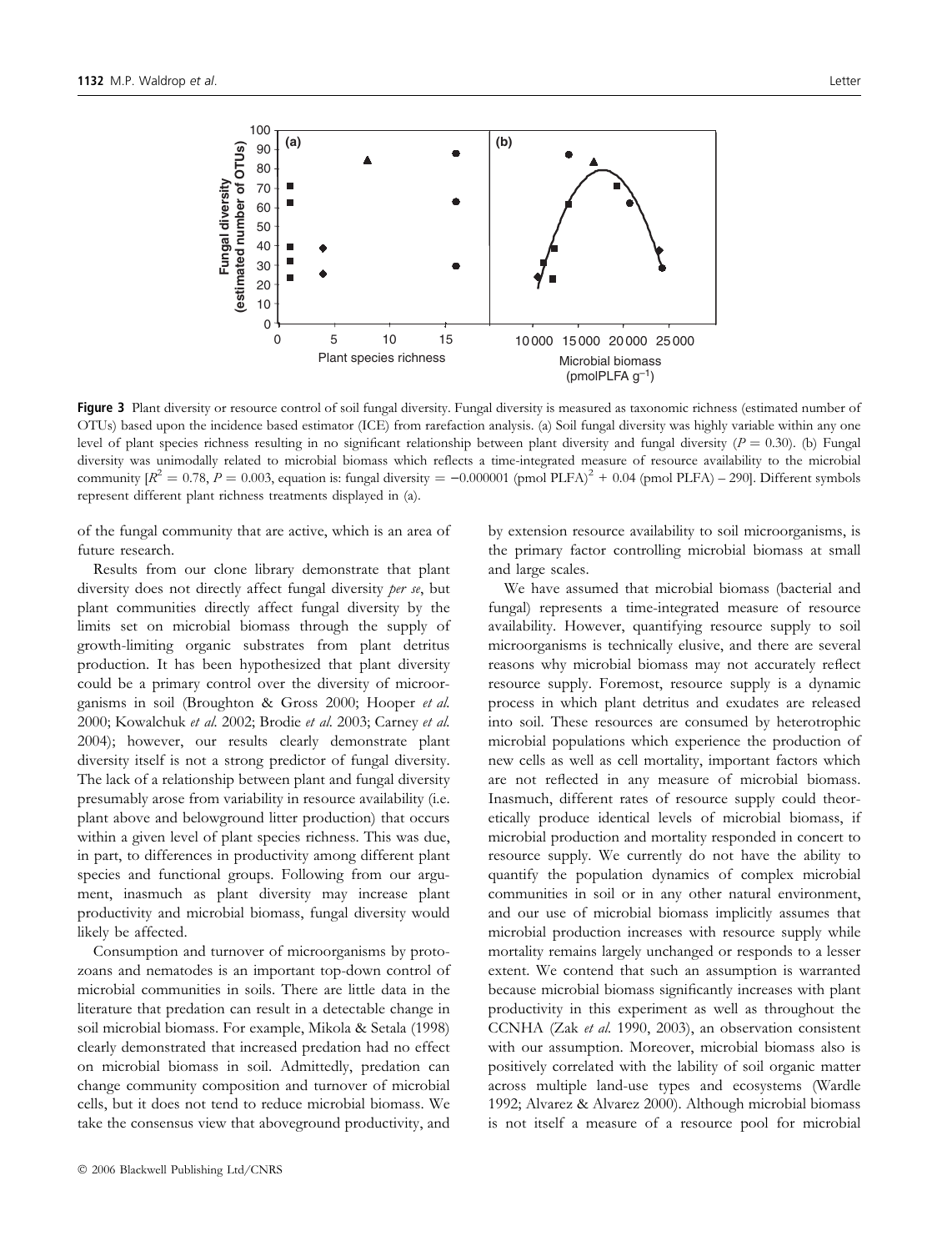consumption, it reflects the quantity and quality of growthlimiting organic substrates, which in this experiment appears to set limits on fungal diversity in soil. Fungal diversity could not be explained by plant productivity or soil properties (e.g. total soil C, soil C/N), likely because these measurements do not reflect the proportion of soil organic matter that is available for microbial growth and metabolism.

The unimodal pattern of fungal diversity predicted by microbial biomass likely occurs because few species can withstand low resource levels, and as resource availability increases, more species meet their minimum resource requirements (Rajaniemi 2003). Patterns of biotic diversity in plant and marine systems show that when resources are abundant, competitive exclusion (Rajaniemi 2003) or topdown predatory interactions (Worm et al. 2002) may lead to a reduction in diversity. Unimodal relationships between resource availability and diversity are commonly found in plant communities (Groner & Novoplansky 2003; Rajaniemi 2003), although, as previously stated, this is one of the first studies to document this relationship in soil microbial communities. Alternatively, fungal diversity and microbial biomass may be related because they are both being affected independently by other factors such as predation or by the soil chemical and physical environment. However, we contend that they are directly related because of the strength a significant relationship (Fig. 3b) that is supported by ecological theory as well as a lack of significant effect of the aforementioned factors in this experiment.

Several hypotheses have been offered to explain patterns of bacterial diversity in soil. These hypotheses include spatial isolation in low organic matter soils and resource heterogeneity (Zhou et al. 2002). Due to differences in design among the aforementioned study and our experiment, we were not able to explicitly test among these varying hypotheses. However, in one case, if resource heterogeneity presumably increases with increasing plant diversity, our results do not support the resource heterogeneity hypothesis. At some level, spatial isolation, resource heterogeneity, and resource availability may all have some influence microbial diversity in soil. Yet the ecological mechanisms that control bacterial and fungal diversity in this environment are yet to be determined. Our analysis provides an alternative mechanistic explanation of the patterns of diversity within soil microbial communities.

The results of this study are robust at the scale of our experimental design, yet we are unable to predict how generalizable the relationship we have observed is to other locations or other scales. Net primary productivity (NPP) within the Cedar Creek biodiversity experiment spans a range typical for old fields and prairies within the region, but they are at the lower range of savannas and much lower than those in neighbouring oak forests (Ovington et al. 1963). Furthermore, soil organic matter is low in this experiment compared with other grasslands worldwide (Conant et al. 2001), in part due to pre-treatment removal of the surface soil (see Methods). We do not assume that the Cedar Creek Biodiversity experiment is representative of all grasslands; rather it allows us to experimentally test hypotheses regarding controls on microbial diversity at local scales. Unimodal relationships between resource availability and diversity have been observed in many biotic communities at local scales (Groner & Novoplansky 2003; Rajaniemi 2003; Chase & Ryberg 2004), but at larger regional scales, positive linear relationships may occur (Chase & Ryberg 2004) making relationships scale-dependent. The same patterns may occur with soil microbial communities, and scale-dependence or independence would affect global estimations of microbial species richness (Green et al. 2004). Generalities can only be made with more experimentation, but our observations provide a model with which to explore hypotheses concerning the controls on soil microbial diversity.

In conclusion, the relationship between resource availability and fungal diversity observed in this study parallels similar relationships reported for plant communities in many parts of the world, suggesting that the same underlying mechanisms determine the diversity of organisms ranging from fungi to trees (Tilman 1982). Taken together, these observations indicate that a fundamental underlying mechanism causes the diversity of presumably competing organisms to be a unimodal function of a limiting resource. Although our current results do not resolve the debate over the causative mechanisms, the demonstration that this unimodal pattern occurs in soil fungal communities may allow for its eventual resolution. We suggest that the time scale of competitive interactions in microbial communities may make the soil community an ideal system in which to test the various hypotheses that have been proposed to explain the relationship between diversity and resource availability (Zhou et al. 2002; Rajaniemi 2003). Furthermore, it suggests that the link between plant diversity and the diversity of microorganisms is at best indirect, thus potentially explaining the weak plant diversity–microbial diversity relationships observed in terrestrial ecosystems.

## ACKNOWLEDGEMENTS

We would like to thank Troy Mielke and the CCNHA student interns for assistance with field sampling. We would also like to thank Rytas Vilgalys, Ron Ormeland, Larry Miller, George Kling, Kurt Pregitzer, and Deborah Goldberg for their reviews of the manuscript. This project was supported by National Research Initiative Competitive Grant no. 2003-35107-13743 from the USDA Cooperative State Research, Education, and Extension Service.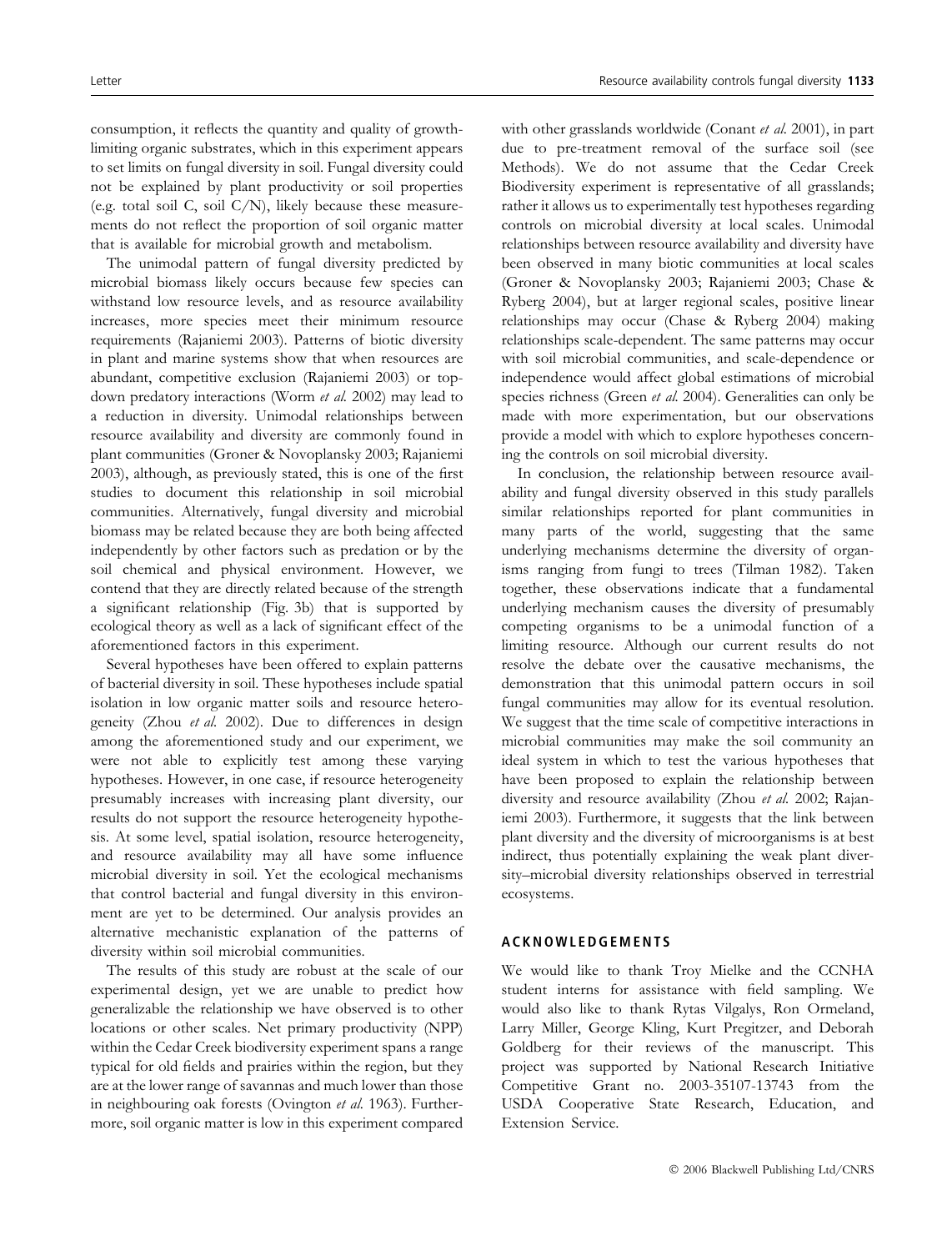## **REFERENCES**

- Acinas, S.G., Sarma-Rupavtarm, R., Klepac-Ceraj, V. & Polz, M. (2005). PCR-Induced sequence artifacts and bias: insights from comparison of two 16S rRNA clone libraries constructed from the same sample. Appl. Environ. Microbiol., 71, 8966-8969.
- Alvarez, R. & Alvarez, C.R. (2000). Soil organic matter pools and their associations with carbon mineralization kinetics. Soil Sci. Soc. Am. I., 64, 184–189.
- Brodie, E., Edwards, S. & Clipson, N. (2003). Soil fungal community structure in a temperate upland grassland soil. FEMS Microb. Ecol., 45, 105-114.
- Broughton, L.C. & Gross, K.L. (2000). Patterns of diversity in plant and soil microbial communities along a productivity gradient in a Michigan old-field. Oecologia, 125, 420–427.
- Carney, K.M., Matson, P.A. & Bohannan, B.J.M. (2004). Diversity and composition of tropical soil nitrifiers across a plant diversity gradient and among land-use types. Ecol. Lett., 7, 684-694.
- Chase, J.M. & Ryberg, W.A. (2004). Connectivity, scale-dependence, and the productivity–diversity relationship. Ecol. Lett., 7, 676–683.
- Chazdon, R., Colwell, R., Denslow, J. & Guaringuata, M. (1998). Statistical methods for estimating species richness of woody regeneration in primary and secondary rain forests of northeastern costa rica. In: Forest Biodiversity Research, Monitoring and Modeling (eds Dallmeier, F. & Comiskey, J.). UNESCO, Parthenon Publishing, Paris, Pearl River, NY, pp. 285–309.
- Colwell, R.K. (1994–2004). EstimateS: Statistical Estimation of Species Richness and Shared Species from Samples. Available at http://purl.oclc.org/estimates.
- Conant, R.T., Paustian, K. & Elliott, E.T. (2001). Grassland management and conversion into grassland: effects on soil carbon. Ecol. Appl., 11, 343–355.
- Gans, J., Wolinsky, M. & Dunbar, J.M. (2005). Computational improvements reveal great bacterial diversity and high metal toxicity in soil. Science, 309, 1387–1390.
- Green, J.L., Holmes, A.J., Westoby, M., Oliver, I., Briscoe, D., Dangerfield, M. et al. (2004). Spatial scaling of microbial eukaryote diversity. Nature, 432, 747 (3 pages).
- Groner, E. & Novoplansky, A. (2003). Reconsidering diversity– productivity relationships: directness of productivity estimates matters. Ecol. Lett., 6, 695-699.
- Hawksworth, D.L. (2004). Fungal diversity and its implications for genetic resource collections. Studies in Mycology, 50, 9–18.
- Hooper, D.U., Bignell, D.E., Brown, V.K., Brussaard, L., Dangerfield, J.M., Wall, D.H. et al. (2000). Interactions between aboveground and belowground biodiversity in terrestrial ecosystems: patterns, mechanisms, and feedbacks. Bioscience, 50, 1049–1061.
- Horner-Devine, M.C., Leibold, M.A., Smith, V. & Bohannan, B.J.M. (2003). Bacterial diversity patterns along a gradient of primary productivity. Ecol. Lett., 6, 613-622.
- Hughes, J.B. & Bohannan, B.J.M. (2004). Application of ecological diversity statistics in microbial ecology. In: Molecular Microbial Ecology Manual (eds Kowalchuk, G.A., de Bruiijn, F.J., Head, I.M., Akkermans, A.D.L. & Elsas, J.D.V.). Kluwer Academic Publishers, Dordrecht, pp. 1321–1344.
- Kassen, R., Buckling, A., Bell, G. & Rainey, P.B. (2000). Diversity peaks at intermediate productivity in a laboratory microcosm. Nature, 406, 508–512.
- Kennedy, A.C. & Smith, K.L. (1995). Soil microbial diversity and the sustainability of agricultural soils. Plant Soil, 170, 78–86.
- Kowalchuk, G.A., Buma, D.S., de Boer, W., Klinkhamer, P.G.L. & van Veen, J.A. (2002). Effects of above-ground plant species composition and diversity on the diversity of soil-borne microorganisms. Antonie Leeuwenhoek, 81, 509–520.
- Legendre, P. & Anderson, M.J. (1999). Distance-based redundancy analysis: testing multispecies responses in multifactorial ecological experiments. Ecol. Monogr., 69, 1–24.
- Lodge, D.J. (1997). Factors related to diversity of decomposer fungi in tropical forests. Biodiver. Conserv., 6, 681-688.
- Maclean, C.R., Dickson, A. & Bell, G. (2005). Resource competition and adaptive radiation in a microbial microcosm. Ecol. Lett., 8, 38–46.
- Mikola, J. & Setala, H. (1998). No evidence of tropic cascades in an experimental microbial-based food web. Ecol. Lett., 79, 153–164.
- Ovington, J., Heitkamp, D. & Lawrence, D. (1963). Plant biomass and productivity of prarie, savanna, oakwood, and maize field ecosystems in central Minnesota. Ecology, 44, 52–63.
- Ovreas, L. & Torsvik, V. (1998). Microbial diversity and community structure in two different agricultural soil communities. Microb. Ecol., 36, 303–315.
- Rajaniemi, T.K. (2003). Explaining productivity–diversity relationships in plants. Oikos, 101, 449-457.
- Ter Braak, C.J.F. (1986). Canonical correspondence analysis: a new eigenvector technique for multivariate direct gradient analysis. Ecology, 67, 1167–1179.
- Tiedje, J.M., Asuming-Brempong, S., Nusslein, K., Marsh, T.L. & Flynn, S.J. (1999). Opening the black box of soil microbial diversity. Appl. Soil Ecol., 13, 109-122.
- Tilman, D. (1982). Resource Competition and Community Structure. Princeton University Press, Princeton, NJ.
- Tilman, D., Wedin, D. & Knops, J. (1996). Productivity and sustainability influenced by biodiversity in grassland ecosystems. Nature (London), 379, 718–720.
- Tilman, D., Raich, P.B., Knops, J., Wedin, D., Mielke, T. & Lehman, C. (2001). Diversity and productivity in a long-term grassland experiment. Science, 294, 843-845.
- Torsvik, V., Goksoyr, J. & Daae, F. (1990). High diversity in DNA of soil bacteria. Appl. Environ. Microbiol., 56, 782–7.
- Tunlid, A. (1999). Anniversary minireview molecular biology: a linkage between microbial ecology, general ecology and organismal biology. Oikos, 85, 177.
- Wardle, D.A. (1992). A comparative assessment of factors which influence microbial biomass carbon and nitrogen levels in soil. Biol. Rev., 67, 321–358.
- White, T.J., Bruns, T., Lee, S. & Taylor, J.W. (1990). Amplification and direct sequencing of fungal ribosomal RNA genes for phylogenetics. In: PCR Protocols: A Guide to Methods and Applications (eds Innis, M.A., Gelfand, D.H., Sninsky, J.J. & White, T.J.). Academic Press, Inc., New York, pp. 315–322.
- Worm, B., Lotze, H.K., Hillebrand, H. & Sommer, U. (2002). Consumer versus resource control of species diversity and ecosystem functioning. Nature, 417, 848–851.
- Zak, D.R., Grigal, D.F., Gleeson, S. & Tilman, D. (1990). Carbon and nitrogen cycling during secondary succession: constraints on plant and microbial biomass. Biogeochem, 11, 111-129.
- Zak, D.R., Tilman, D., Parmenter, R.R., Rice, C.W., Fisher, F.M., Vose, J. et al. (1994). Plant production and doil microorganisms